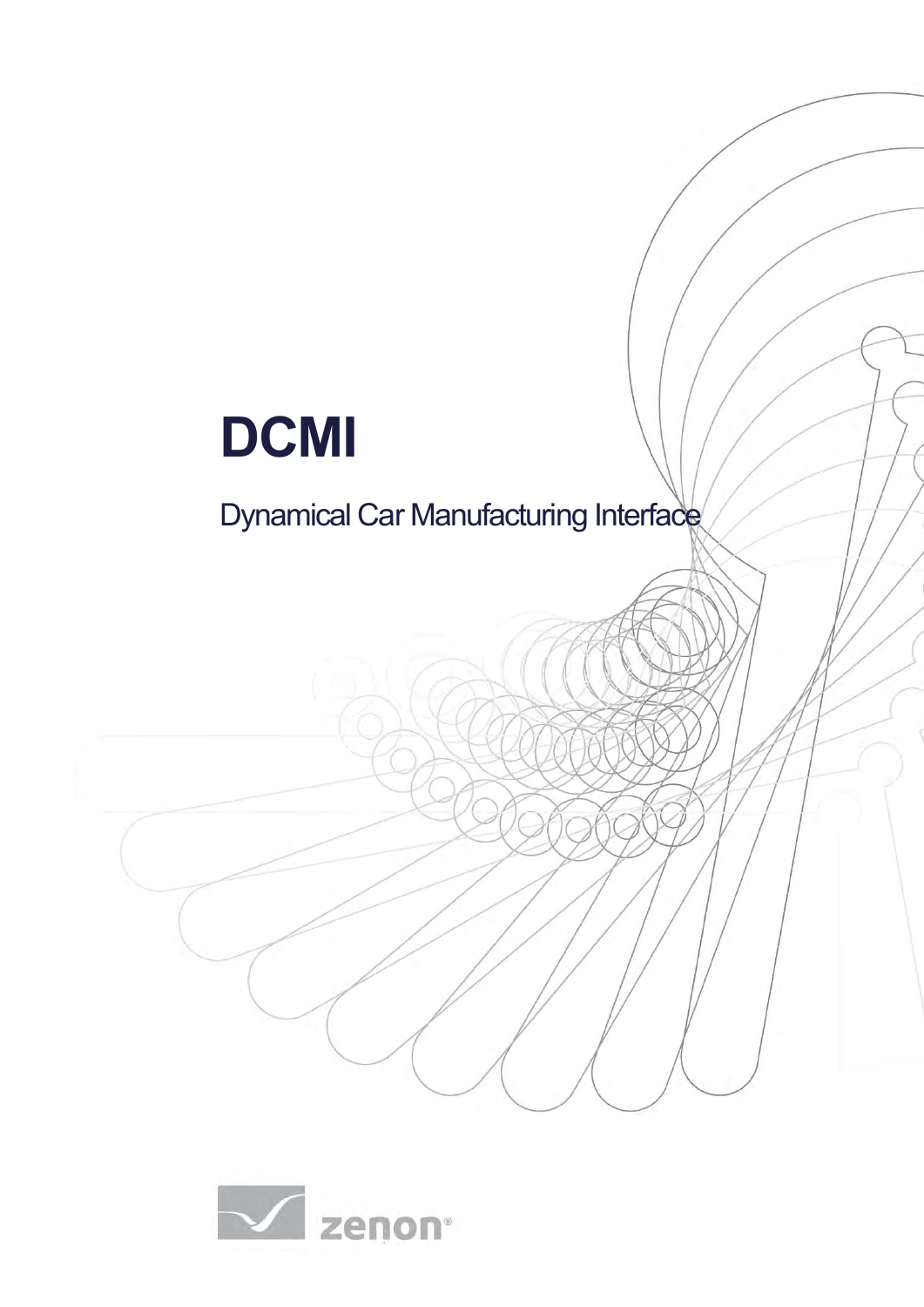### **DCMI – Dynamical Car Manufacturing Interface**

#### *Test the ties that bind you (Schiller – "The Bell")*

Quality is decisive for a competitive advantage in a highly contested market. A premium automotive brand is primarily defined by the quality of its cars. Premium car manufacturers therefore place particular emphasis on production quality, which greatly characterizes the image of its brand. To bring about optimum production quality in automotive production, COPA-DATA developed the Dynamical Car Manufacturing Interface (DCMI) based on its zenon SCADA technology. The development of the DCMI was supported by the German Federal Ministry for the Economy and Technology.





aufgrund eines Beschlusses des Deutschen Bundestages

Supported by:

The German Federal Ministry for the Economy and Technology

On the basis of a resolution passed by the

#### **Quality from A to Z**

In vehicle production, the measures taken to promote quality are present in many elements of the individual production stages. The manufacturing process is continually monitored manually or automatically. Information gained this way is recorded, processed and can lead to changes in production methods if there are quality defects. Short-term measures to increase quality must be made – in the best case scenario by rectifying the cause of the fault in order to avoid faults in series manufacturing that would be laborious to rectify. The data recorded is then archived on a long-term basis in order to meet all guarantee requirements.

Because vehicle components - and complete model ranges - are manufactured throughout several factories, it is essential to use standardized methods and processes. All production stages, recorded data and activities carried out must be identical, regardless of location. Data is saved in central database systems in order to be accessed from different places. This data plays an important role in the optimization of working processes. The systems used can access this data via standardized database interfaces. In addition to the operating and monitoring system, data must frequently be exchanged with control systems or special quality assurance systems.

Clients are installed on-site to process and display quality data. Such quality systems (QC or CAQ) are usually software packages that are optimized for these applications. In addition to saving manufacturing data, master data and orders for subsequent processing need to be administered. Consequently, a mixture of different systems frequently exists: front end for the quality data, visualization for conveyor systems, operating stations for manufacturing and display systems for the output meters. Information from the overlaid manufacturing control system must be integrated into this and processed.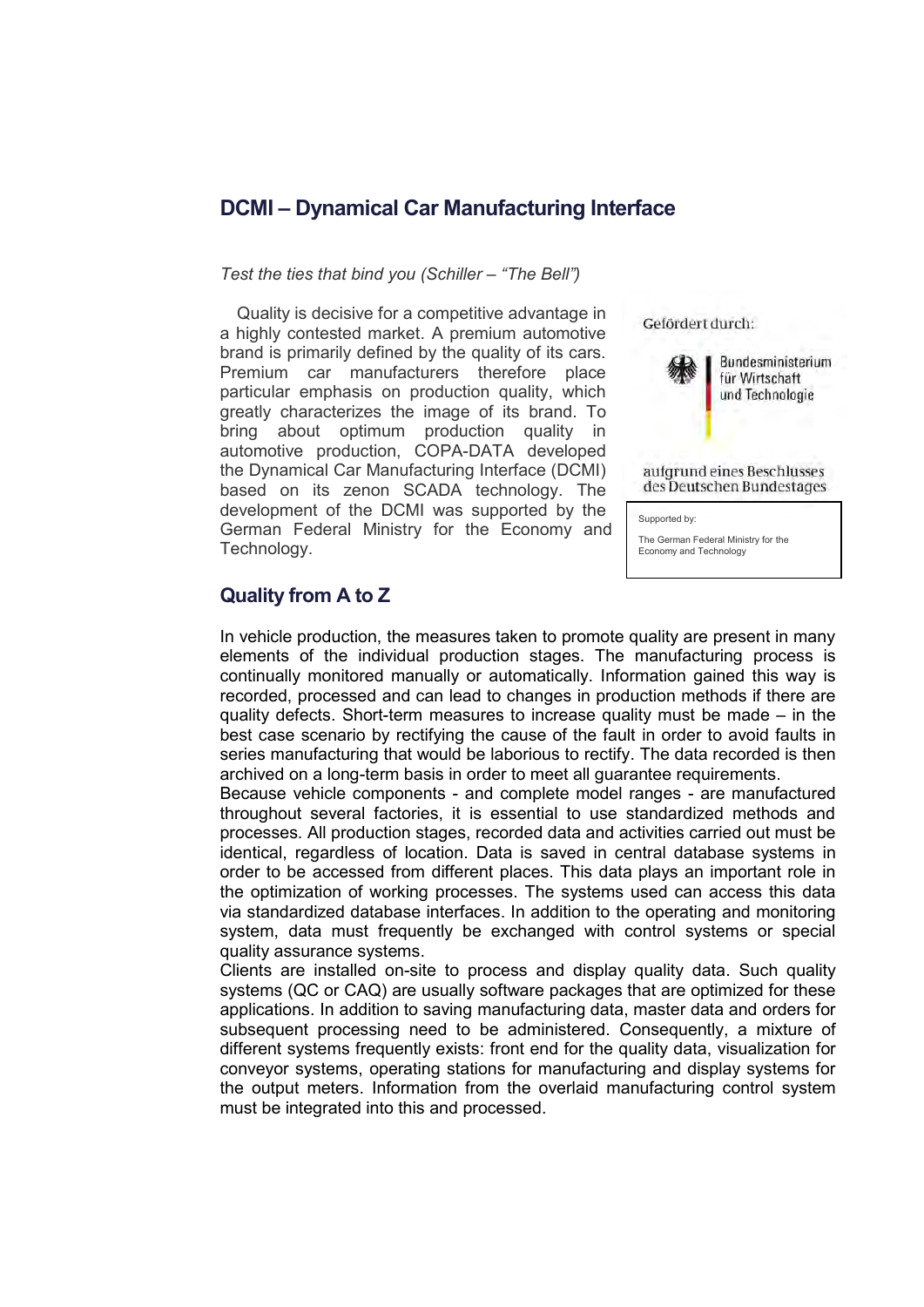#### **Integration into the infrastructure**

Manufacturing structures like this are served by the different levels of data logging, processing and archiving of the various different systems from different manufacturers. Application solutions or bespoke solutions will often be used for the exchange of data between these systems. In order to avoid these interfaces, separate client stations will often be installed for each application. The zenon Dynamical Car Manufacturing Interface (DCMI) fulfills all requirements of this type in a single system.

Under the motto "Impulse for Growth" the German Federal Ministry for the Economy and Technology instigated the "Central SME innovation program". Through it, the German Federal Ministry for the Economy and Technology supports innovative development and technology projects following a resolution passed by the German Bundestag (German Parliament). COPA-DATA impressed them with its "Dynamical Car Manufacturing Interface" project and received a grant.

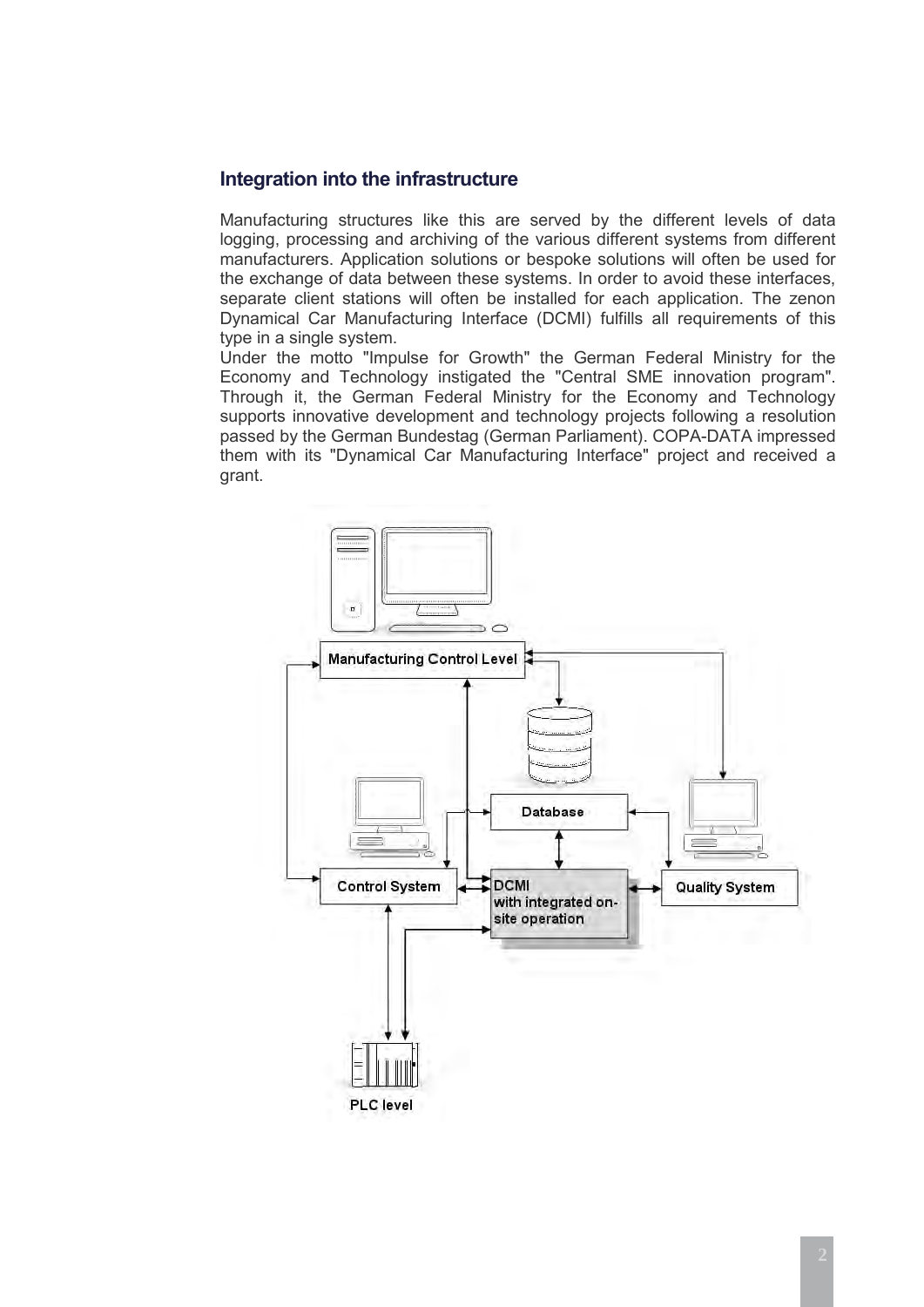Because the DCMI is based on a system that covers all automation levels, it offers very versatile application. Due to the large amount of direct drivers available, the data can be logged and archived from the control level (PLC level) directly. Special additional interfaces are not required, because zenon includes all communication drivers for different PLC systems from different hardware manufacturers. Therefore, all functions at the on-site level, or Human Machine Interface (HMI) level, can be directly incorporated. The zenon control systems are also based on this data, which means that additional interfaces are not required. The DCMI primarily handles data at the manufacturing level (at the Manufacturing Execution System, or MES, level). The data of the quality systems level is also processed (QS). It prepares the display of data and the interaction with the operator on site. Because only one system is used for these different tasks, the amount of hardware and software deployed is minimized. The associated administrative expense of updates or training for such systems is also reduced.

#### **Flexible preparation of data**

The processing of quality data is a significant part of the DCMI. After the components or vehicles have been produced they are subjected to quality checking. At this point, central data from the manufacturing level is allocated to the vehicle that is currently being tested. For quality tests that are carried out automatically, this master data is linked to the measured values that have been logged and saved in the quality database. In doing so, it is necessary to process data from different systems.

For the manual logging of data, the corresponding information is displayed to the user on screen. In addition to displaying errors that have already been recorded, the operator is interactively supported when inputting the error. Screen masks with lists for selection optimize the logging of errors and any rectification work that has already been carried out.

The DCMI summarizes logically related data for on-screen display. This might include master data for the current vehicle, automatically recorded measured values, faults entered manually and any work orders relating to their rectification. Information from the control system or the manufacturing system at the respective display location and the logged-on user are optimally filtered and displayed. Thanks to the graphical user guidance, the tester can immediately record faults or problems on-site, which are then immediately available for processing at the central system. As a result of the DCMI's centralized recording, evaluations of production quality can be made at a control room or at remote stations. This also gives users the option to plan rectification work centrally.

A significant characteristic of the Dynamical Car Manufacturing Interface is suggested by its name: it is a flexible interface to the different sources of data. For example, it makes direct communication with control units from the conveyor system possible. The DCMI can, on the basis of this data, automatically "recognize" the vehicle in front of the tester and display the attendant data. This direct interface makes it possible for the user to forward control commands to the conveyor system. Depending on the status of the person logged on to the DCMI, this person may also be able to have the vehicles forwarded to other stations by means of user inputs. It is also possible to forward alarm messages to employees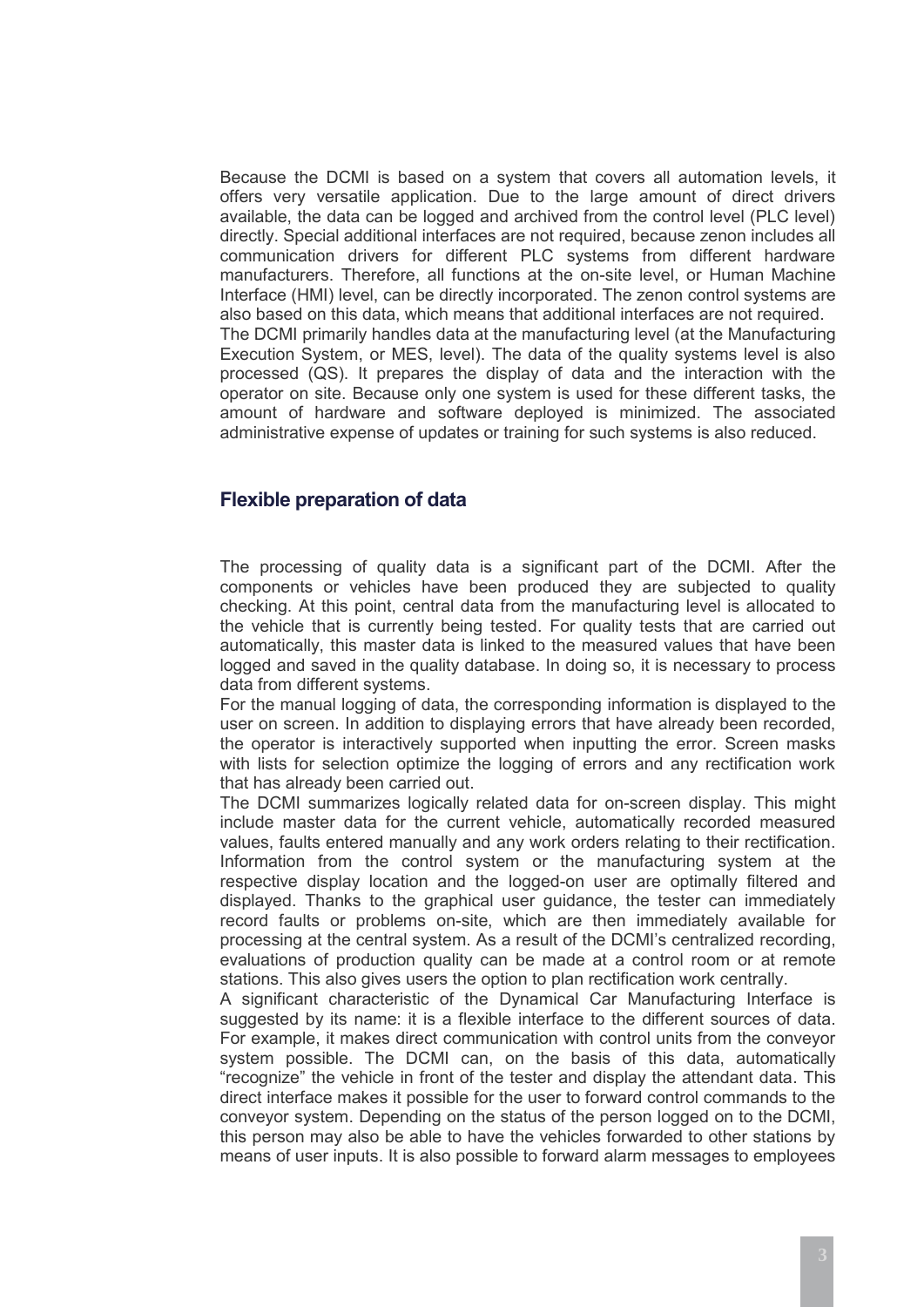manually or automatically, by means of SMS or email. It can also be used as a basis for integration into a band-stop concept (Andon).

The connection to the central master data is made via a flexible database interface. Because the structures of this database table frequently grow out of requirements that change or develop over time, the database interface can be configured individually according to the circumstances. The data structures within the DCMI display the data from the connected stations. The master data is compiled by the DCMI into groups that correspond to the data as it is required at the different manufacturing stations. The order data from the manufacturing control system are important information in the master data. The individual data records are identified by means of clear bodyshell IDs. These IDs are used by the DCMI to provide a filtered display to the logging stations. The same bodyshell IDs are used for these records as are used for bodyshell tracing. This way, the data can easily be exchanged between systems.

#### **Task-orientated user interface**

The user interactively logs faults graphically on site. To do this, an overview screen of the vehicle to be tested with all the required information displayed on screen. The view of the vehicle can be selected as desired, using the screen. The location of the fault is then inputted using on-screen actions, whereby a detailed view can also be displayed for more precise logging. The faults are also saved in their precise position so that these positions can be found again quickly and reliably for subsequent work. In addition to the location of the fault, the types of fault can also be recorded by selecting them from a list. It is also possible to enter user-specific comments. Macros are available for faster recording, which enter pre-defined values into the system when selected. For example, these could be subsequent work that has already been carried out in pre-defined working times. There is a multiple-input to enter more than one fault of the same type: several highlighted faults can be allocated to a certain type of fault or a macro. In addition to the location of the fault being stated precisely, the DCMI also logs locationspecific faults, such as the number of grinding or polishing positions on individual components.

After the fault logging is concluded for a vehicle, all data is saved in the database and is available to the adjacent station. When carrying out subsequent work, the factory worker is interactively guided through the individual steps in a similar manner to fault logging. The work that is subsequently carried out on faults is again selected from lists. As part of this process, the working time required and the cost centers to be charged can also be itemized when the work is concluded. Subsequent amendments to individual records in relation to a fault or subsequent work process is possible with appropriate user rights.

The DCMI always provides the vehicle information for monitoring the manufacturing quality or status information of the work steps that have been carried out. In doing so, all available data on a vehicle is displayed on a specific screen display. In addition to the master data, the faults logged and subsequent work are also displayed, together with the respective time stamps. There is also a historical display of the vehicle route from the display of locations where logging took place.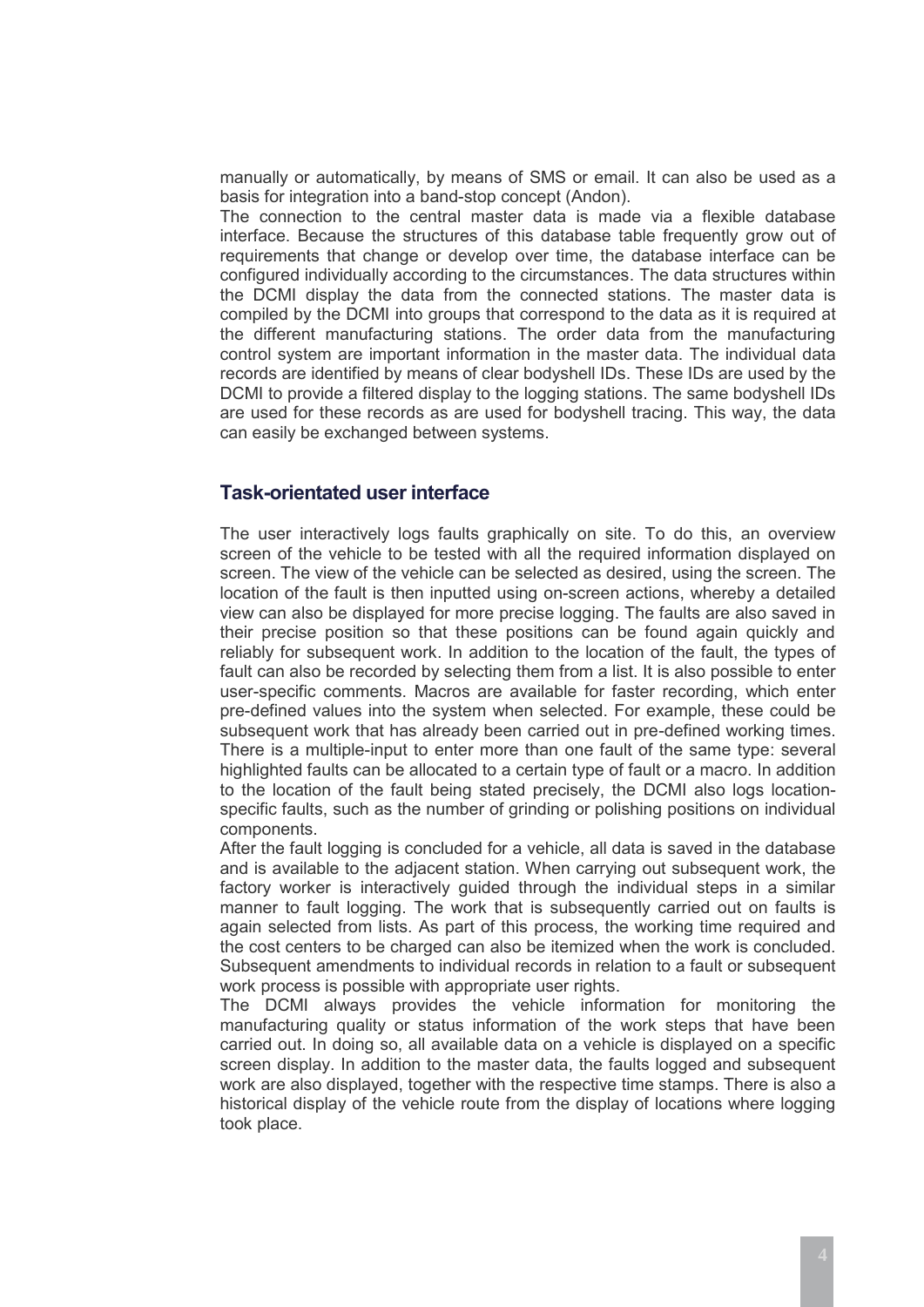

#### **Graphical evaluation of all relevant data**

The reporting module of the Dynamical Car Manufacturing Interface (DCMI) offers comprehensive options to evaluate the quality data. Comprehensive filter options for processing this data are present in the system. For example, the displayed data can be selected according to time, vehicle types, logging stations, vehicle colors or types of fault. You can choose to display the reports either on the screen or for publication on the intranet in the form of an HTML file. In addition to user-specific evaluations, the DCMI also offers the option to publish automatically-generated reports in fixed cycles. The different types of faults and their frequencies are displayed in the report views of the individual vehicles or vehicle components. Faults that occur repeatedly are immediately visible, even on several vehicles, using color-coded graphics. The faults are displayed along with their precise location in the detail view. The different displays in the reports are linked, so that the user can easily navigate to their desired display.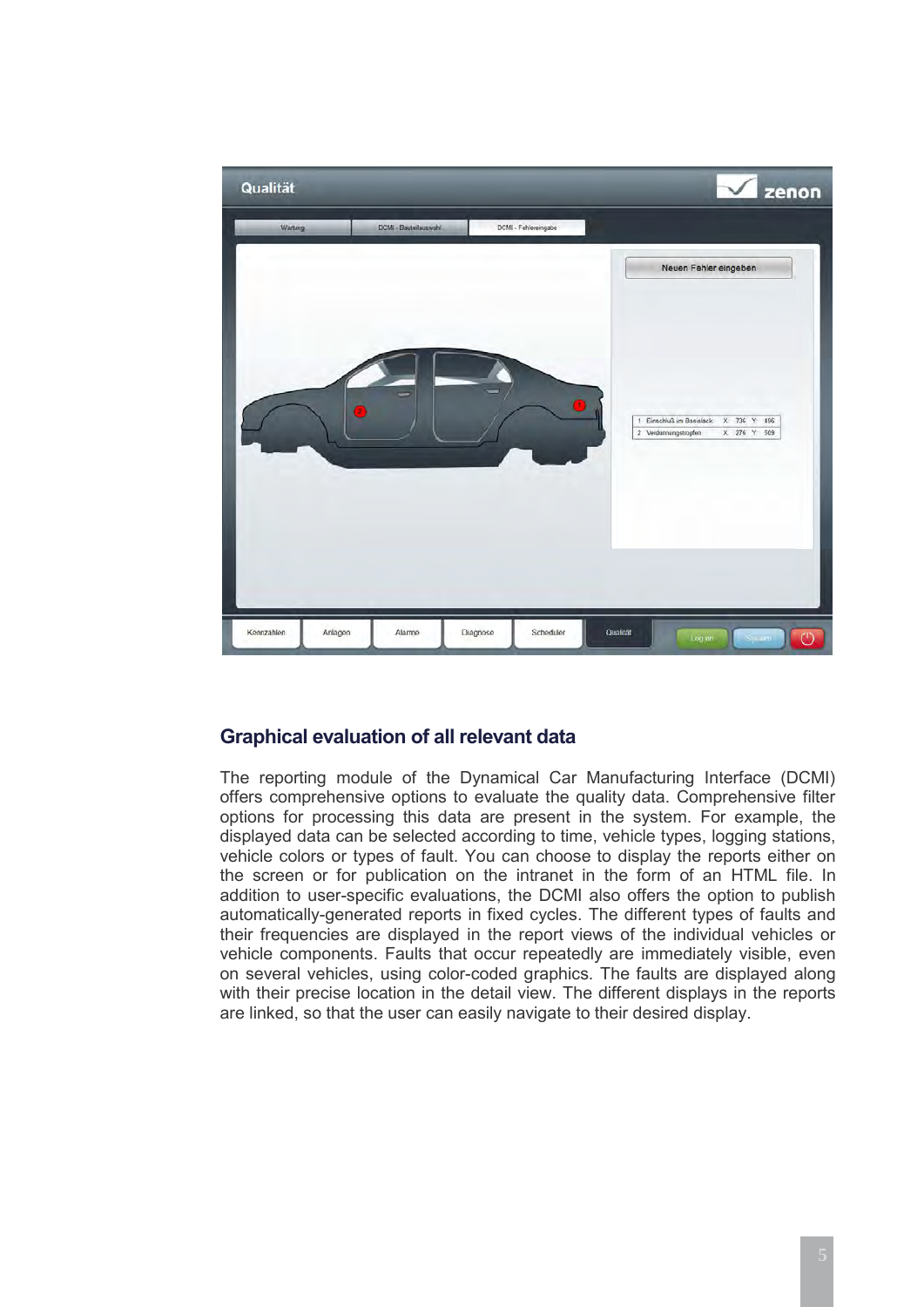

#### **DCMI – the quality tool box**

The DCMI, with its various modules, is a comprehensive collection of tools to log and record quality-related manufacturing data. Due to the consistent use of standard interfaces and configurable objects, it can be simply and safely integrated into existing infrastructure.